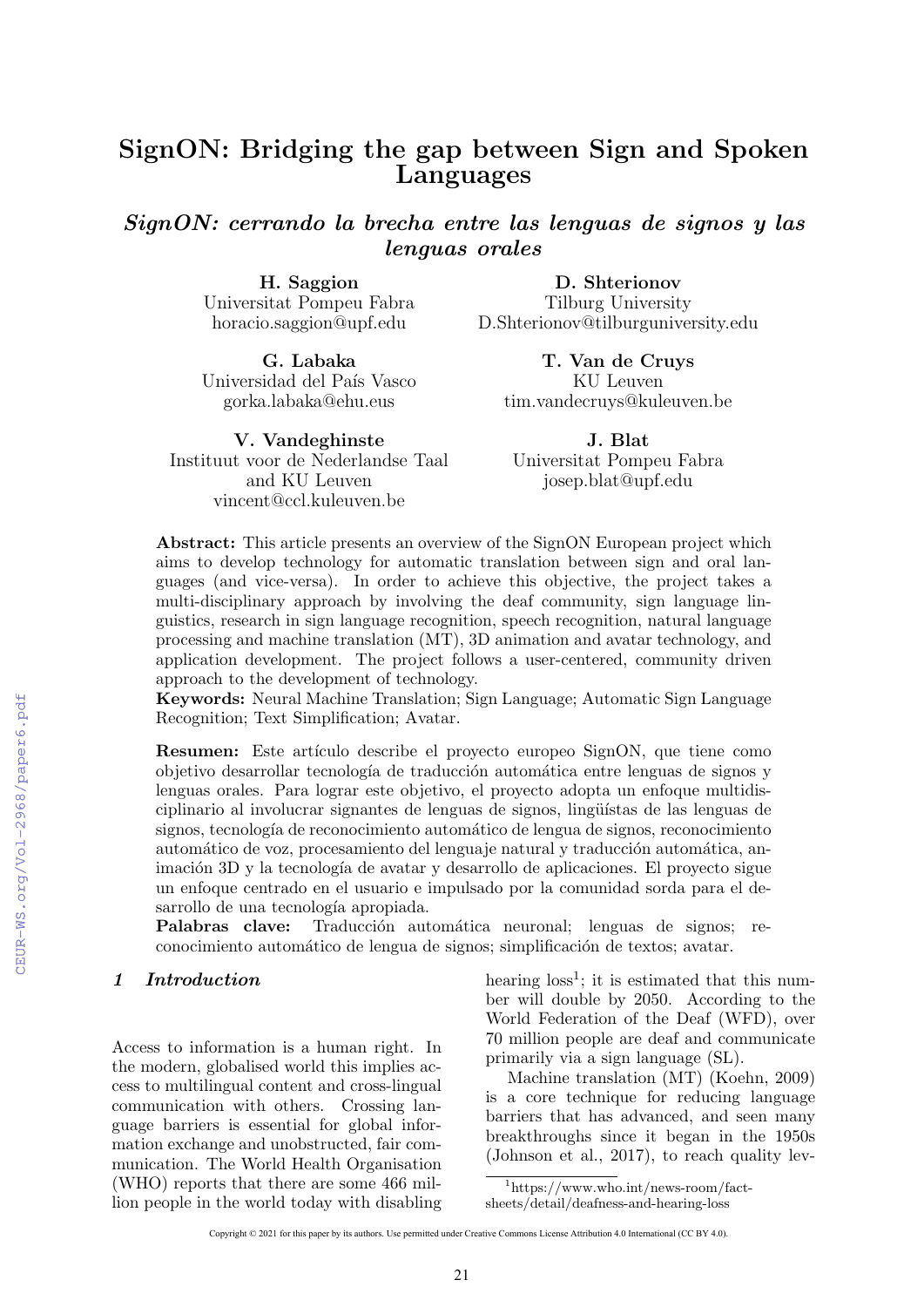els comparable to humans (Hassan et al., 2018). Despite the significant advances of MT for spoken languages in the recent couple of decades, MT is in its infancy when it comes to SLs. The complexity of the problem, automatically translating between SLs or SL and spoken languages, requires a multidisciplinary approach (Bragg et al., 2019).

In this paper we present the SignON project which focuses on the research and development of a sign language translation mobile application and an open communications framework. SignON aims to rectify the lack of technology and services for automatic translation between sign and spoken languages, through an inclusive, humancentric digital transformation solution facilitating communication between deaf and hard of hearing (DHH) and hearing individuals.

## 2 Project overview

SignON is a Horizon 2020 project which aims to develop a communication service that translates between sign and spoken (in both text and audio modalities) languages and caters for the communication needs between DHH and hearing individuals. Currently, human interpreters are the main medium for sign-to-spoken, spoken-to-sign and sign-tosign language translation. The availability and cost of these professionals is often a limiting factor in communication between signers and non-signers. The SignON communication service will translate between sign and spoken languages, bridging language gaps when professional interpretation is unavailable.

## 2.1 Objectives

A primary objective of the SignON project is to create a service that translates between sign and verbal languages. This high-level objective is broken down to the following 6 lower-level objectives:

- 1. Co-creation workflow and community. We aim to bring researchers and developers in a close collaboration with the main stakeholder groups to drive the research and development in SignON.
- 2. Development of the SignON Framework and Mobile application which will deliver the SignON service to the user.
- 3. Automated recognition and understanding of SL and verbal language input through advanced sign

language recognition (SLR), automatic speech recognition (ASR), and natural language understanding (NLU).

- 4. Research and development of a novel Language Independent Meaning Representation for interlingua MT. It will be based on current vector representations (Lample et al., 2018), symbolic components (Baker, 2014) or hybrid representations of the input/output message.
- 5. Sign, speech and text synthesis. SignON will convert an SL specific syntactic-semantic representation in the target SL via a customizable 3D virtual signer (i.e. avatar). It will also produce text output in the different oral languages adapted to the user by, for example, simplifying the text.
- 6. Wide-range of supported languages and extensibility of the framework. During the project we will provide support for the following SLs: Irish SL (ISL), British SL (BSL), Flemish SL (VGT), Dutch SL (NGT) and Spanish SL (LSE) as well as English, Irish, Dutch and Spanish verbal languages. However, we design the SignON application and framework to be extensible to new sign and spoken/written languages.

# 2.2 Challenges

Achieving the aforementioned objectives, and thus the envisaged service is not a simple endeavour.

First, the difference between sign and verbal languages as well as between the different SLs (Vermeerbergen and Van Herreweghe, 2010) makes it difficult to adopt translation processes that have been developed for verbal languages for the use-cases of sign-to-verbal (and vice-versa) or sign-to-sign translation.

Second, there has been a lack of sufficiently advanced technology. In order to recognise and understand SL, tools need to be able to process digital representations of signers (e.g. 2D or 3D video) and to compress the underlying information into a meaningful (for both humans and machines) representation (De Coster, Van Herreweghe, and Dambre, 2020). Often, attempts at sign language recognition (SLR) require cumbersome additional hardware, such as gloves and bracelets, which incorrectly assume that an SL is simply articulated only on the hands.

A third issue is the scarce amounts of anno-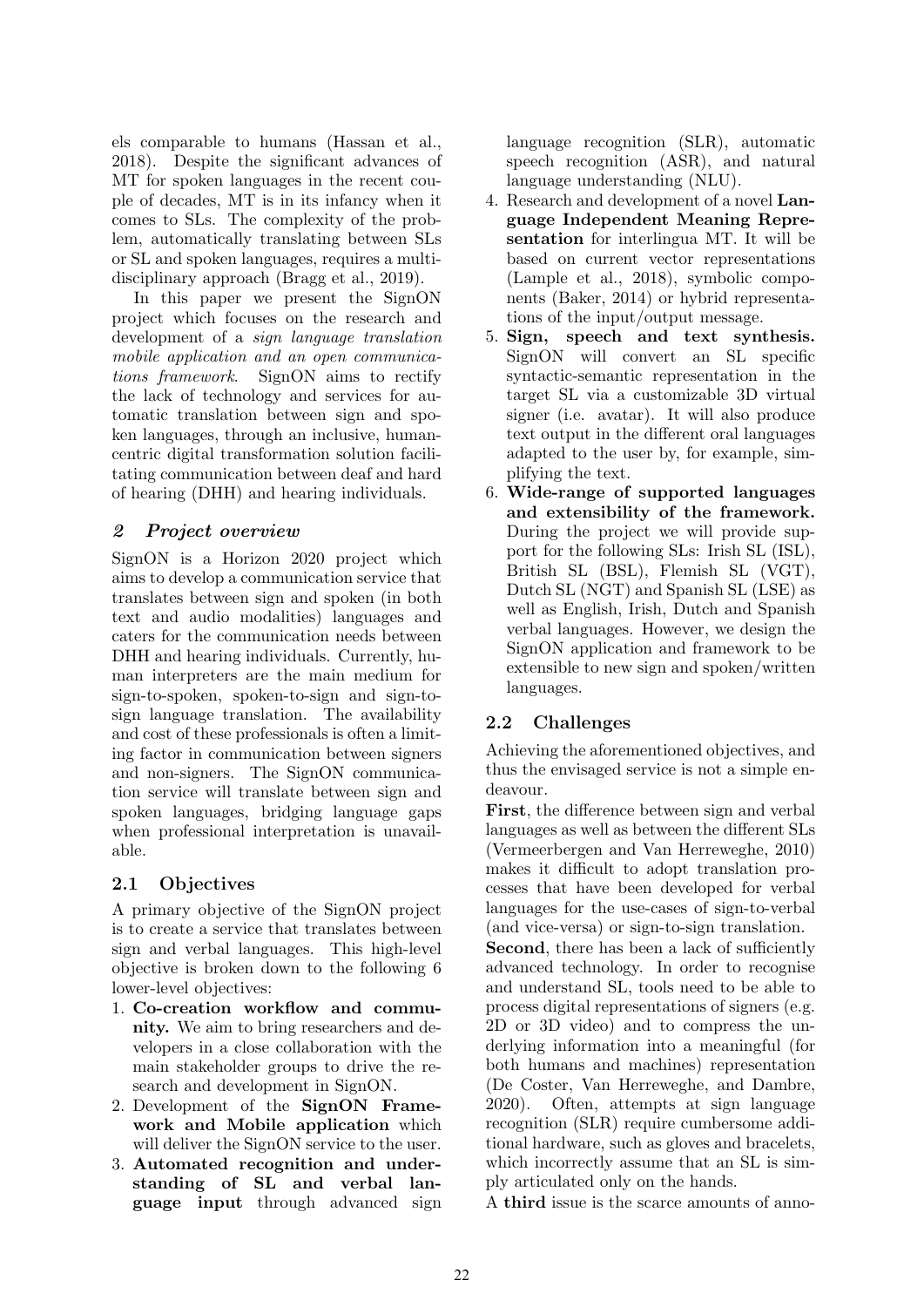tated SL materials or parallel data in which signs are linked to text making it difficult to train state-of-the-art models.

Forth, the gap between DHH and hearing communities is big and it is often expressed as a lack of demand for and of willingness to adopt technological solutions. While technology could be of enormous benefit for each of these communities, it has not yet reached the expectations of its potential users.

To address these challenges SignON is exploring: (i) a multilingual representation common for both sign and verbal languages (InterL); (ii) sophisticated deep learning methods for recognition; (iii) efficient onthe-fly synthesis of detailed 3D avatars; (iv) an adaptive pipeline to allow the updating of the models based on user input; and (v) a co-creation methodology bringing together SignON researchers and the DHH community.

#### 2.3 Current Developments

MT for SLs has been addressed with different approaches from rule-based methods (Porta et al., 2014), through statistical (Morrissey, 2008) and to neural machine translation (NMT) (Yin and Read, 2020). Given the objective of developing a multilingual, extensible, language independent framework for representing and translating language, the work we conducted in the first 6 months of this project focused on (i) the adaptation of the state of the art mBART model (Liu et al., 2020) to translating between English, Spanish and Dutch in both bilingual (the model is fine-tuned on two languages) and multilingual (the model is fine-tuned on all languages sequentially) settings as well as to experiment with text simplification (Saggion, 2017); (ii) infrastructure and framework development to support all interleaved components; and (iii) analysis of the current stakeholders' attitude, perception and vision related to SL translation.

#### 3 Consortium

The following organizations participate in the SignON consortium:

- 1. Dublin City University (DCU) (coordinator), Ireland
- 2. Fincons Group (FINC), Switzerland
- 3. Instituut voor de Nederlandse Taal (INT), The Netherlands
- 4. University of the Basque Country (UPV/EHU), Spain
- 5. The National Microelectronics Applications Centre Ltd (MAC), Ireland
- 6. Pompeu Fabra University (UPF), Spain
- 7. Technological University Dublin (TUDublin), Ireland
- 8. Trinity College Dublin (TCD), Ireland
- 9. VRT, Belgium
- 10. Ghent University (UGent), Belgium
- 11. Vlaams GebarentaalCentrum (Flemish Sign Language Centre – VGTC), Belgium
- 12. University College Dublin (UCD), Ireland
- 13. Stichting Katholieke Universiteit (RU), The Netherlands
- 14. Nederlandse TaalUnie (NTU), The Netherlands
- 15. Katholieke Universiteit Leuven (KULeuven), Belgium
- 16. European Union of the Deaf (EUD), Belgium
- 17. Tilburg University (TiU) (scientific lead), The Netherlands

#### 4 A Co-creation Approach

SignON aims to reduce the gap between the stakeholder communities through a user-centred and community-driven research and development approach, involving stakeholder-led user profiles from its inception. Our co-creation strategy relies on a continuous communication and collaboration with DHH communities to iteratively (re)define use-cases, co-design and co-develop the SignON service and application, assess the quality and validate their acceptance.

Through co-creation we will ensure that the developed solution is (i) accepted by the users; and (ii) that it will continue to evolve beyond the lifetime of the SignON project.

## 5 SignON App and framework

This project will develop a free, open-source service and framework for conversion between video (capturing and understanding sign language), audio (for speech, including atypical speech) and text, translating between sign and spoken languages, delivered to its users via an easy to use mobile application. The operational workflow of the SignON application and framework is illustrated in Figure 1.

The SignON communication and translation mobile application, each user's interface to the overall cloud platform and SignON framework, will run on standard modern smartphone and tablet devices without the need for special equipment. Further details on the early-stage development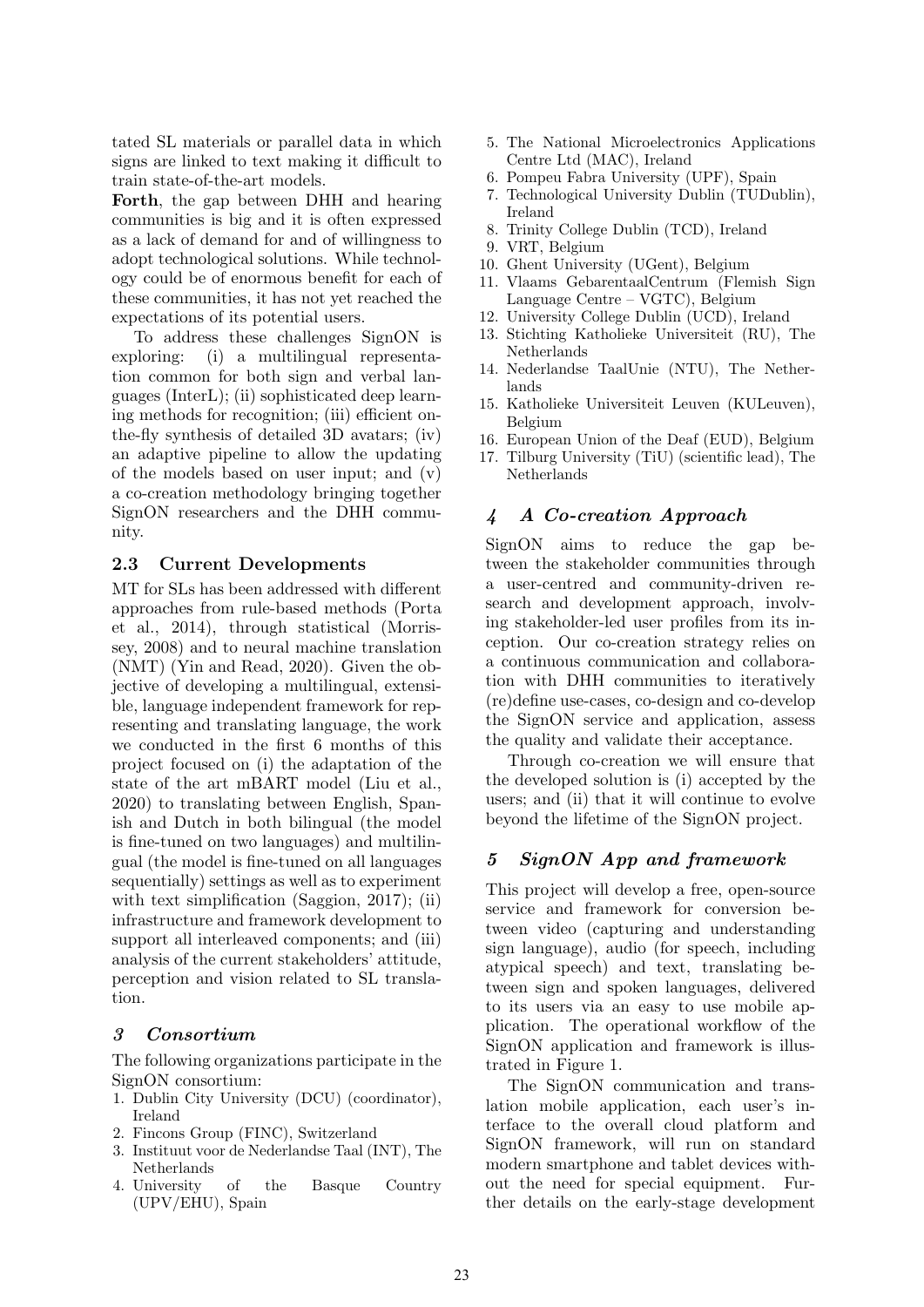

Figure 1: The SignON application and framework workflow.

of the SignON application can be found in (O'Flaherty et al., 2021).

#### 6 Conclusions and Future work

This paper presents an overview of the SignON project. This project interleaves state-of-the-art research with continuous communication and verification with the user communities, a process that we refer to as cocreation. In its lifetime, SignON focuses on English, Irish, Dutch and Spanish verbal languages and the following sign languages: ISL, BSL, VGT, NGT, LSE. However, the design of the SignON framework allows for easy integration of new languages.

#### Acknowledgments

This work is supported by the European Commission under the Horizon 2020 program ICT-57-2020 - "An empowering, inclusive Next Generation Internet" with Grant Agreement number 101017255. We thank all members of the SignON consortium.

#### References

- Baker, C. F. 2014. FrameNet: A knowledge base for natural language processing. In Proceedings of Frame Semantics in NLP: A Workshop in Honor of Chuck Fillmore  $(1929 - 2014)$ , pages 1–5, June.
- Bragg, D., O. Koller, M. Bellard, L. Berke, P. Boudreault, A. Braffort, N. Caselli, M. Huenerfauth, H. Kacorri, T. Verhoef, C. Vogler, and M. Ringel Morris. 2019. Sign language recognition, generation, and translation: An interdisciplinary perspective. In The 21st International ACM SIGACCESS Conference on Computers and Accessibility, page 16–31.
- De Coster, M., M. Van Herreweghe, and J. Dambre. 2020. Sign language recognition with transformer networks. In Proceedings of the 12th Language Resources and Evaluation Conference, May.
- Hassan, H., A. Aue, C. Chen, V. Chowdhary, J. Clark, C. Federmann, X. Huang, M. Junczys-Dowmunt, W. Lewis, M. Li, S. Liu, T. Liu, R. Luo, A. Menezes, T. Qin, F. Seide, X. Tan, F. Tian, L. Wu, S. Wu, Y. Xia, D. Zhang, Z. Zhang, and M. Zhou. 2018. Achieving human parity on automatic chinese to english news translation.  $ArXiv$ , abs/1803.05567.
- Johnson, M., M. Schuster, Q. V. Le, M. Krikun, Y. Wu, Z. Chen, N. Thorat, F. Viégas, M. Wattenberg, G. Corrado, M. Hughes, and J. Dean. 2017. Google's multilingual neural machine translation system: Enabling zero-shot translation. Transactions of the Association for Computational Linguistics, 5:339–351.
- Koehn, P. 2009. Statistical Machine Translation. Cambridge University Press.
- Lample, G., A. Conneau, L. Denoyer, and M. Ranzato. 2018. Unsupervised machine translation using monolingual corpora only. In International Conference on Learning Representations.
- Liu, Y., J. Gu, N. Goyal, X. Li, S. Edunov, M. Ghazvininejad, M. Lewis, and L. Zettlemoyer. 2020. Multilingual denoising pre-training for neural machine translation.
- Morrissey, S. 2008. Data-Driven Machine Translation for Sign Languages. Ph.D. thesis, Dublin City University.
- O'Flaherty, J., M. P. Scipioni, M. Villa, E. Keane, and M. Giovanelli. 2021. Earlystage development of the signon application and open framework – challenges and opportunities. In Proceedings of Machine Translation Summit XVIII Volume 2: User Track, virtual, August. European Association for Machine Translation.
- Porta, J., F. López-Colino, J. Tejedor, and J. Colás. 2014. A rule-based translation from written spanish to spanish sign language glosses. Computer Speech & Language, 28:788–811, 05.
- Saggion, H. 2017. Automatic Text Simplification. Morgan & Claypool Publishers.